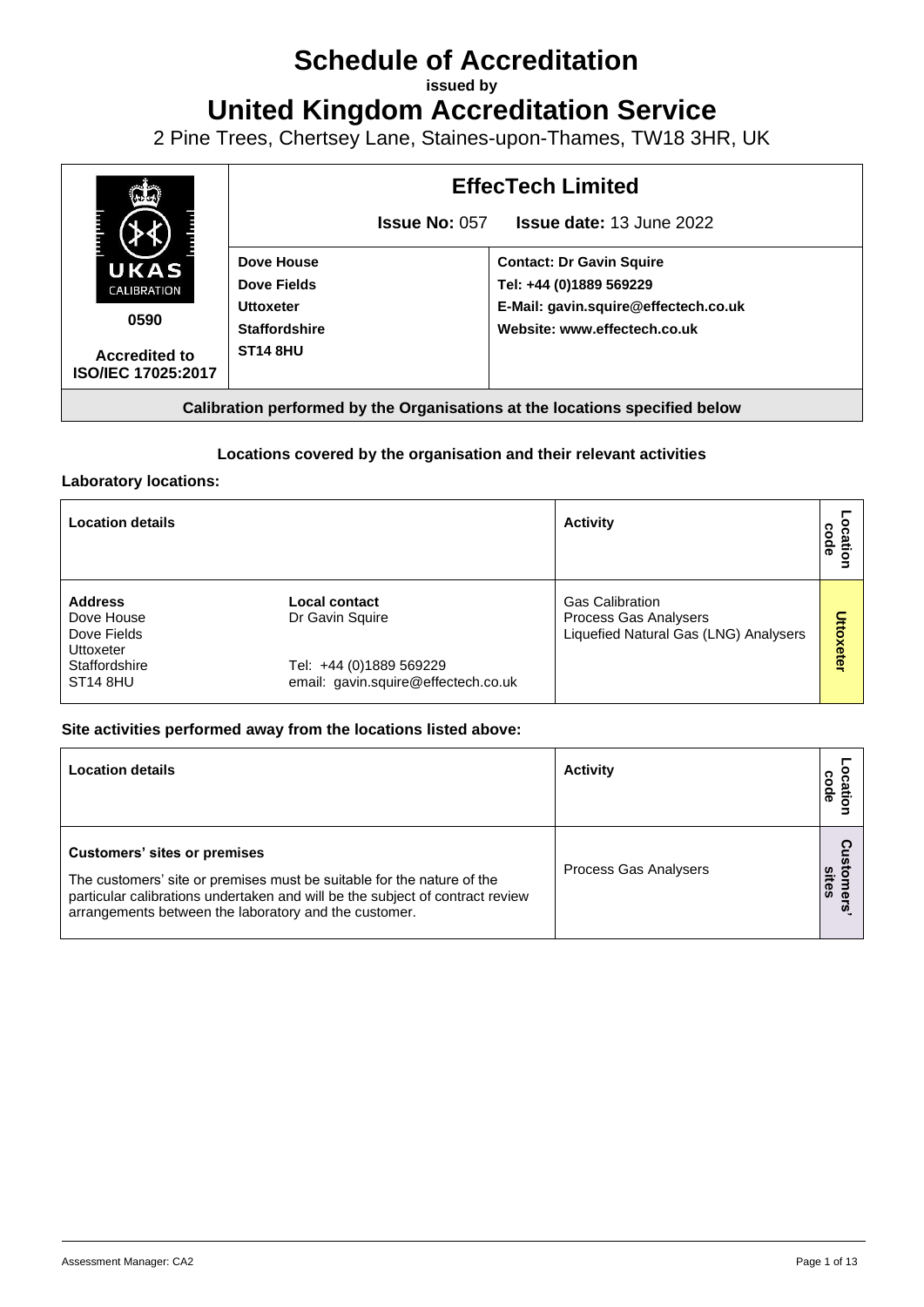| Ë |                   | E |
|---|-------------------|---|
|   |                   |   |
|   | <b>ALIBRATION</b> |   |

# **Schedule of Accreditation issued by United Kingdom Accreditation Service**

2 Pine Trees, Chertsey Lane, Staines-upon-Thames, TW18 3HR, UK

# **EffecTech Limited**

**0590 Accredited to ISO/IEC 17025:2017**

**Issue No:** 057 **Issue date:** 13 June 2022

### **Calibration performed by the Organisation at the locations specified**

## CALIBRATION AND MEASUREMENT CAPABILITY

| <b>Measured Quantity</b><br>Instrument or Gauge                                                                                                                                                        | Range                          | <b>Expanded Measurement</b><br>Uncertainty $(k = 2)$ | Remarks                                                                                         | Location<br>Code |
|--------------------------------------------------------------------------------------------------------------------------------------------------------------------------------------------------------|--------------------------------|------------------------------------------------------|-------------------------------------------------------------------------------------------------|------------------|
| PRIMARY REFERENCE GAS MIXTURES (PRGM)<br>Calibration of synthetic gas mixtures by high-precision gravimetry in accordance with ISO 6142-1:2015<br>(Class I mixtures individually verified by analysis) |                                |                                                      |                                                                                                 |                  |
| SYNTHETIC NATURAL GAS<br><b>MIXTURES</b>                                                                                                                                                               | amount fraction<br>(% mol/mol) | amount fraction<br>(% mol/mol)                       | In-house method TM016/UT                                                                        |                  |
| nitrogen                                                                                                                                                                                               | 0.02 to 25                     | $0.12$ % relative + 0.00034                          | Method in accordance with ISO                                                                   |                  |
| carbon dioxide                                                                                                                                                                                         | 0.05 to 25                     | 0.10 % relative $+0.00006$                           | 6142-1:2015 "Gas analysis -<br>Preparation of calibration gas<br>mixtures - Part 1: Gravimetric |                  |
| methane                                                                                                                                                                                                | 34 to 100                      | 0.055 - 0.05 % relative                              | method for Class I mixtures" using<br>high precision gravimetry                                 |                  |
| ethane                                                                                                                                                                                                 | 0.1 to 35                      | $0.12$ % relative + 0.00026                          |                                                                                                 |                  |
| propane                                                                                                                                                                                                | 0.05 to 20                     | $0.15$ % relative + 0.00002                          |                                                                                                 |                  |
| iso-butane                                                                                                                                                                                             | $0.01$ to $2$                  | $0.15$ % relative + 0.00011                          |                                                                                                 |                  |
| n-butane                                                                                                                                                                                               | 0.01 to 2                      | $0.15$ % relative + 0.00011                          |                                                                                                 |                  |
| neo-pentane                                                                                                                                                                                            | $0.001$ to $0.5$               | $0.35$ % relative + 0.00005                          |                                                                                                 |                  |
| iso-pentane                                                                                                                                                                                            | $0.002$ to $0.6$               | $0.25$ % relative + 0.00005                          |                                                                                                 |                  |
| n-pentane                                                                                                                                                                                              | $0.002$ to $0.6$               | 0.25 % relative $+0.00005$                           |                                                                                                 | Uttoxetrer       |
| n-hexane                                                                                                                                                                                               | 0.001 to 0.5                   | $0.50$ % relative + 0.00005                          |                                                                                                 |                  |
| 2-methylpentane                                                                                                                                                                                        | 0.001 to 0.35                  | 0.65 % relative $+0.00003$                           |                                                                                                 |                  |
| 3-methylpentane                                                                                                                                                                                        | 0.001 to 0.35                  | 0.65 % relative $+0.00003$                           |                                                                                                 |                  |
| 2,2-dimethylbutane                                                                                                                                                                                     | 0.001 to 0.35                  | 0.65 % relative $+0.00003$                           |                                                                                                 |                  |
| benzene                                                                                                                                                                                                | 0.001 to 0.2                   | 0.65 % relative $+0.00003$                           |                                                                                                 |                  |
| cyclohexane                                                                                                                                                                                            | 0.001 to 0.2                   | 0.65 % relative $+0.00003$                           |                                                                                                 |                  |
| n-heptane                                                                                                                                                                                              | 0.001 to 0.2                   | 0.65 % relative $+0.00003$                           |                                                                                                 |                  |
| toluene                                                                                                                                                                                                | 0.001 to 0.1                   | 0.65 % relative + $0.00003$                          |                                                                                                 |                  |
| methylcyclohexane                                                                                                                                                                                      | 0.001 to 0.1                   | $0.65$ % relative + 0.00003                          |                                                                                                 |                  |
| n-octane                                                                                                                                                                                               | 0.0005 to 0.05                 | $0.65$ % relative + 0.00003                          |                                                                                                 |                  |
| n-nonane                                                                                                                                                                                               | 0.0001 to 0.02                 | $0.65$ % relative + 0.00003                          |                                                                                                 |                  |
| n-decane                                                                                                                                                                                               | 0.0001 to 0.005                | $0.65$ % relative + 0.00003                          |                                                                                                 |                  |
| helium                                                                                                                                                                                                 | 0.005 to 0.2                   | 0.85 % relative $+0.00022$                           |                                                                                                 |                  |
| hydrogen                                                                                                                                                                                               | 0.005 to 0.2                   | 0.80 % relative $+0.0002$                            |                                                                                                 |                  |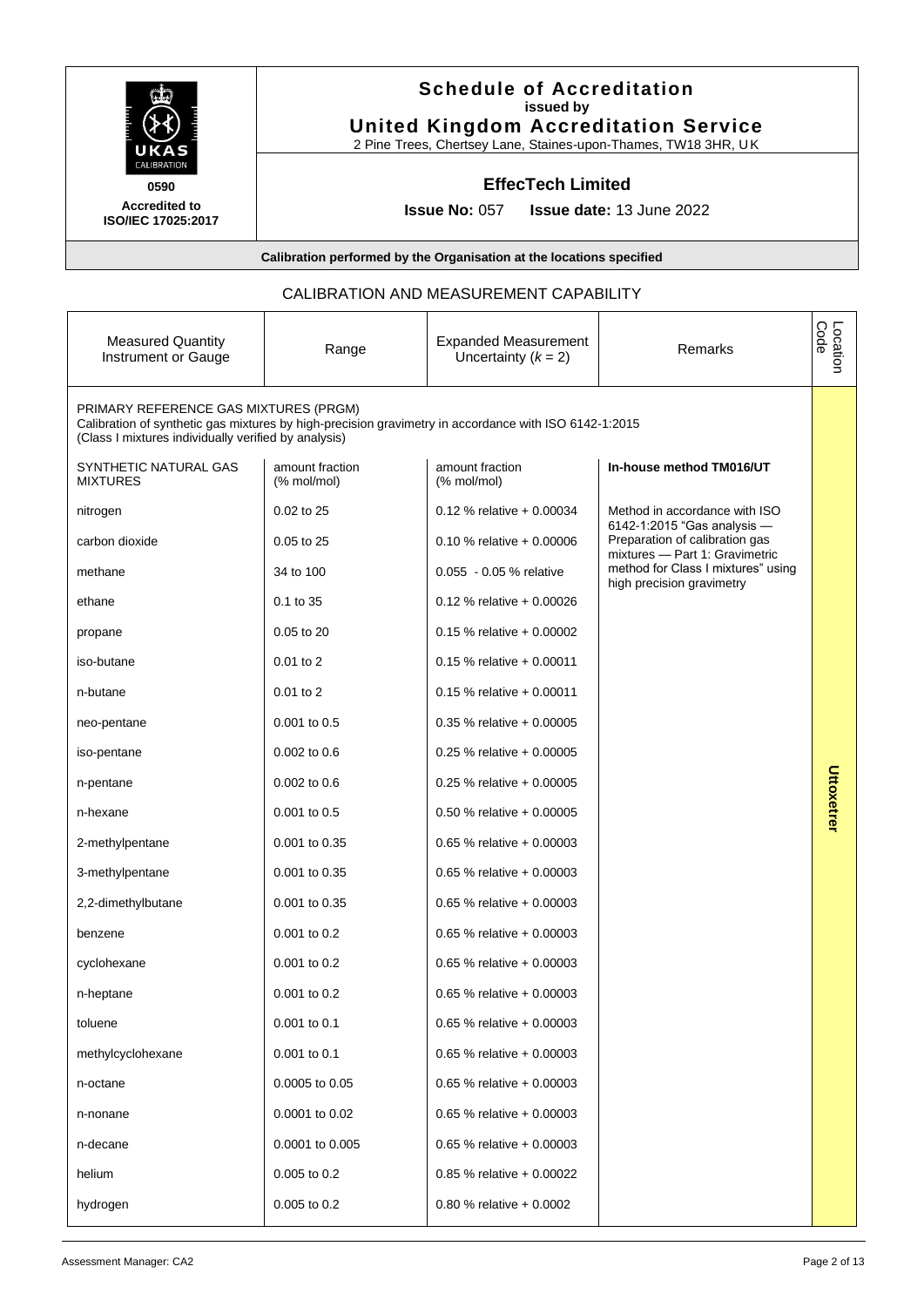|                                                                   | <b>Schedule of Accreditation</b><br>issued by<br><b>United Kingdom Accreditation Service</b><br>2 Pine Trees, Chertsey Lane, Staines-upon-Thames, TW18 3HR, UK |                                                                      |                                                                                                                                     |                  |
|-------------------------------------------------------------------|----------------------------------------------------------------------------------------------------------------------------------------------------------------|----------------------------------------------------------------------|-------------------------------------------------------------------------------------------------------------------------------------|------------------|
| CALIBRATION<br>0590<br><b>Accredited to</b><br>ISO/IEC 17025:2017 |                                                                                                                                                                | <b>EffecTech Limited</b><br><b>Issue No: 057</b>                     | <b>Issue date: 13 June 2022</b>                                                                                                     |                  |
|                                                                   |                                                                                                                                                                | Calibration performed by the Organisation at the locations specified |                                                                                                                                     |                  |
| <b>Measured Quantity</b><br>Instrument or Gauge                   | Range                                                                                                                                                          | <b>Expanded Measurement</b><br>Uncertainty $(k = 2)$                 | Remarks                                                                                                                             | Code<br>Location |
| PRIMARY REFERENCE GAS MIXTURES (PRGM) (continued)                 |                                                                                                                                                                |                                                                      |                                                                                                                                     |                  |
| SYNTHETIC FUEL GAS<br><b>MIXTURES</b>                             | amount fraction<br>(% mol/mol)                                                                                                                                 | amount fraction<br>(% mol/mol)                                       | In-house method TM016/UT                                                                                                            |                  |
| nitrogen                                                          | $0.1$ to $60$                                                                                                                                                  | $0.12$ % relative + 0.00033                                          | Method in accordance with ISO<br>6142-1:2015 "Gas analysis -                                                                        |                  |
| carbon dioxide                                                    | 0.1 to 30                                                                                                                                                      | 0.35 % relative                                                      | Preparation of calibration gas<br>mixtures - Part 1: Gravimetric                                                                    |                  |
| hydrogen                                                          | 1 to 40<br>40 to 70                                                                                                                                            | $0.15$ % relative + 0.015<br>0.075                                   | method for Class I mixtures" using<br>high precision gravimetry                                                                     |                  |
| carbon monoxide                                                   | $0.1$ to 30                                                                                                                                                    | $0.13$ % relative + 0.0038                                           |                                                                                                                                     |                  |
| methane                                                           | 1 to 70                                                                                                                                                        | 0.04                                                                 |                                                                                                                                     |                  |
| ethane                                                            | 0.5 to 28                                                                                                                                                      | $0.13$ % relative + 0.005                                            |                                                                                                                                     |                  |
| ethene                                                            | 0.5 to 12                                                                                                                                                      | 0.6 % relative $+0.0025$                                             |                                                                                                                                     |                  |
| propane                                                           | $0.1$ to 1<br>1 to 15                                                                                                                                          | 0.01<br>0.2 % relative $+0.0065$                                     |                                                                                                                                     |                  |
| propene                                                           | $0.1$ to 5                                                                                                                                                     | $0.25$ % relative + 0.001                                            |                                                                                                                                     |                  |
| <b>SULPHUR GAS MIXTURES</b>                                       | amount fraction<br>(µmol/mol)                                                                                                                                  | amount fraction<br>(µmol/mol)                                        | In-house method TM016/UT<br>matrix gas : methane or nitrogen                                                                        | Uttoxeter        |
| hydrogen sulphide                                                 | $0.2$ to $2$<br>2 to 200                                                                                                                                       | 0.03<br>1 % relative $+0.01$                                         | Method in accordance with ISO<br>6142-1:2015 "Gas analysis -                                                                        |                  |
| carbonyl sulphide                                                 | $0.2$ to $2$<br>2 to 200                                                                                                                                       | 0.03<br>1 % relative $+0.01$                                         | Preparation of calibration gas<br>mixtures - Part 1: Gravimetric<br>method for Class I mixtures" using<br>high precision gravimetry |                  |
| methanethiol<br>(methyl mercaptan)                                | $0.2$ to $2$<br>2 to 200                                                                                                                                       | 0.03<br>1 % relative $+0.01$                                         |                                                                                                                                     |                  |
| ethanethiol<br>(ethyl mercaptan)                                  | $0.2$ to $2$<br>2 to 200                                                                                                                                       | 0.03<br>1 % relative $+0.01$                                         |                                                                                                                                     |                  |
| dimethyl sulphide                                                 | $0.2$ to $2$<br>2 to 200                                                                                                                                       | 0.03<br>1 % relative $+0.01$                                         |                                                                                                                                     |                  |
| 2-propanethiol<br>(iso-propyl mercaptan)                          | $0.2$ to $2$<br>2 to 200                                                                                                                                       | 0.03<br>1 % relative $+0.01$                                         |                                                                                                                                     |                  |
| ethyl methyl sulphide<br>(methyl ethyl sulphide)                  | $0.2$ to $2$<br>2 to 200                                                                                                                                       | 0.03<br>1 % relative $+0.01$                                         |                                                                                                                                     |                  |
| 2-methyl-2-propanethiol<br>(tert-butyl mercaptan)                 | $0.2$ to $2$<br>2 to 200                                                                                                                                       | 0.03<br>1 % relative $+0.01$                                         |                                                                                                                                     |                  |
|                                                                   |                                                                                                                                                                |                                                                      |                                                                                                                                     |                  |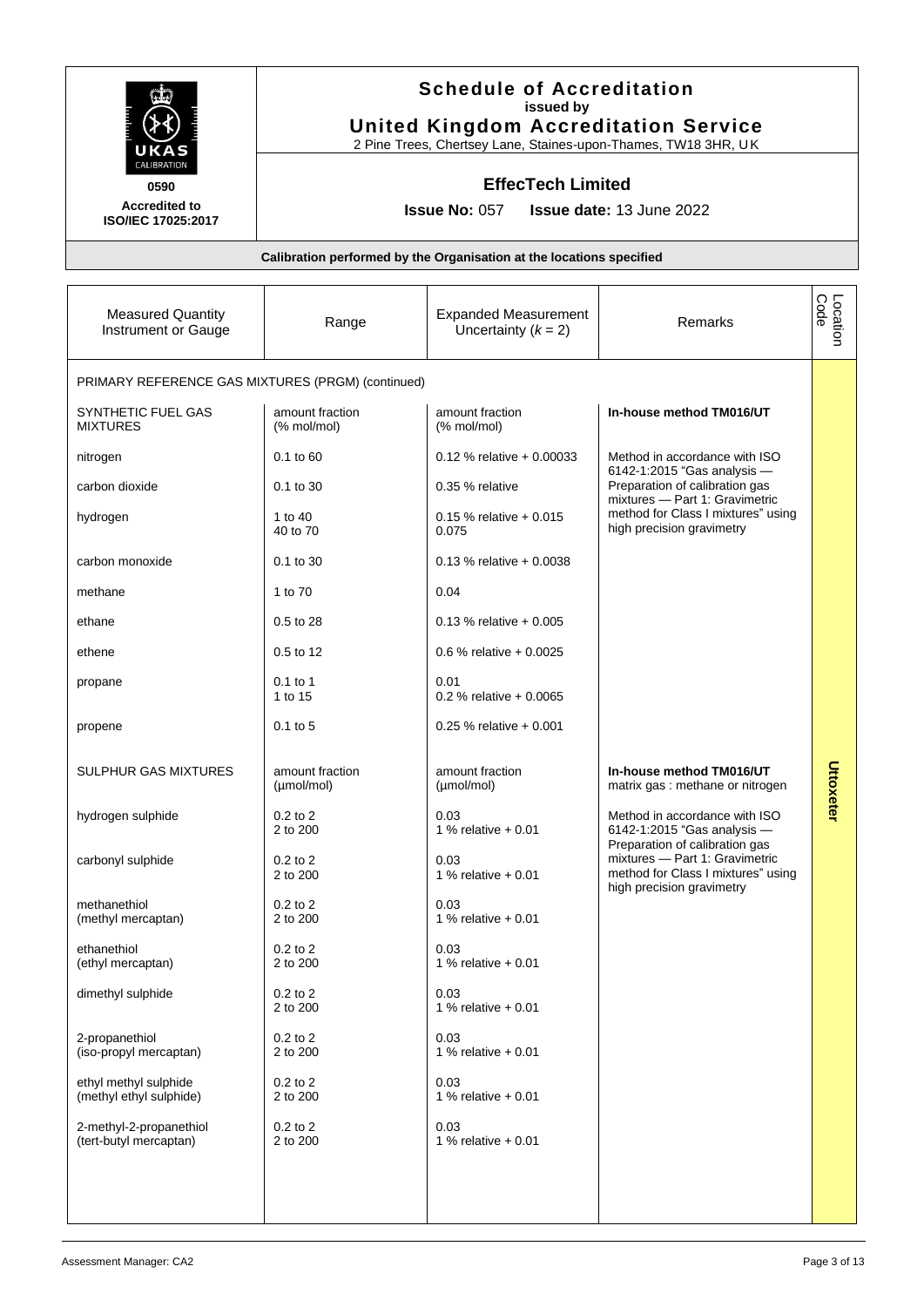|                                                   | <b>Schedule of Accreditation</b><br>issued by<br><b>United Kingdom Accreditation Service</b><br>2 Pine Trees, Chertsey Lane, Staines-upon-Thames, TW18 3HR, UK<br><b>EffecTech Limited</b> |                                                                                                          |                                                                                                   |                  |
|---------------------------------------------------|--------------------------------------------------------------------------------------------------------------------------------------------------------------------------------------------|----------------------------------------------------------------------------------------------------------|---------------------------------------------------------------------------------------------------|------------------|
| CALIBRATION<br>0590                               |                                                                                                                                                                                            |                                                                                                          |                                                                                                   |                  |
| <b>Accredited to</b><br>ISO/IEC 17025:2017        |                                                                                                                                                                                            | <b>Issue No: 057</b>                                                                                     | <b>Issue date: 13 June 2022</b>                                                                   |                  |
|                                                   |                                                                                                                                                                                            | Calibration performed by the Organisation at the locations specified                                     |                                                                                                   |                  |
|                                                   |                                                                                                                                                                                            |                                                                                                          |                                                                                                   |                  |
| <b>Measured Quantity</b><br>Instrument or Gauge   | Range                                                                                                                                                                                      | <b>Expanded Measurement</b><br>Uncertainty $(k = 2)$                                                     | Remarks                                                                                           | Location<br>Code |
| PRIMARY REFERENCE GAS MIXTURES (PRGM) (continued) |                                                                                                                                                                                            |                                                                                                          |                                                                                                   |                  |
| <b>SULPHUR GAS MIXTURES</b><br>(continued)        | amount fraction<br>(µmol/mol)                                                                                                                                                              | amount fraction<br>(µmol/mol)                                                                            | In-house method TM016/UT<br>matrix gas : methane or nitrogen<br>(continued)                       |                  |
| diethyl sulphide                                  | $0.2$ to $2$<br>2 to 200                                                                                                                                                                   | 0.03<br>1 % relative $+0.01$                                                                             |                                                                                                   |                  |
| tetrahydrothiophene (THT)                         | $0.2$ to $2$<br>2 to 200                                                                                                                                                                   | 0.03<br>1 % relative $+0.01$                                                                             |                                                                                                   |                  |
| <b>BINARY GAS MIXTURES</b>                        | amount fraction<br>(µmol/mol or % mol/mol)                                                                                                                                                 | amount fraction<br>(µmol/mol)                                                                            | In-house method TM016/UT                                                                          |                  |
| carbon monoxide/nitrogen                          | 10 to 100<br>100 to 1000                                                                                                                                                                   | $0.13$ % relative + 0.3<br>0.40 % relative                                                               | Method in accordance with ISO<br>6142-1:2015 "Gas analysis -<br>Preparation of calibration gas    |                  |
| carbon dioxide/nitrogen                           | 0.1 % to 5 %<br>5 % to 15 %                                                                                                                                                                | 0.25 % relative $+ 7.5$<br>0.10 % relative $+85$                                                         | mixtures - Part 1: Gravimetric<br>method for Class I mixtures" using<br>high precision gravimetry |                  |
| oxygen/nitrogen                                   | 10 to 100<br>100 to 1000<br>0.1 % to 1.0 %<br>1.0 % to 22.5 %                                                                                                                              | 0.80 % relative $+0.1$<br>0.45 % relative $+0.25$<br>$0.35 \%$ relative + 0.5<br>$0.10$ % relative $+15$ |                                                                                                   |                  |
| nitric oxide/nitrogen                             | 10 to 60<br>60 to 600                                                                                                                                                                      | 0.10 % relative $+0.13$<br>0.20 % relative $+0.07$                                                       |                                                                                                   | c<br>Ittoxeter   |
| nitrogen dioxide/synthetic air                    | 5 to 500                                                                                                                                                                                   | 2.0 % relative                                                                                           |                                                                                                   |                  |
| sulphur dioxide/nitrogen                          | 10 to 200<br>200 to 1000                                                                                                                                                                   | 0.10 % relative $+0.5$<br>$0.30$ % relative + 0.1                                                        |                                                                                                   |                  |
| methane/nitrogen                                  | 0.1 % to 2 %<br>2 % to 5 %                                                                                                                                                                 | 0.18 % relative $+5$<br>0.10 % relative $+25$                                                            |                                                                                                   |                  |
| methane/synthetic air                             | 0.1% to 2 %<br>2 % to 2.5 %                                                                                                                                                                | $0.18$ % relative $+5$<br>0.10 % relative $+25$                                                          |                                                                                                   |                  |
| propane/nitrogen                                  | 1 to 1000<br>0.1 % to 2 %                                                                                                                                                                  | 0.40 % relative $+0.05$<br>0.14 % relative $+2.6$                                                        |                                                                                                   |                  |
| propane/synthetic air                             | 1 to 1000<br>0.1 % to 1.1 %                                                                                                                                                                | 0.40 % relative $+0.05$<br>0.14 % relative $+2.6$                                                        |                                                                                                   |                  |
| PROPANE BALANCE GAS<br><b>MIXTURES</b>            | amount fraction<br>(% mol/mol)                                                                                                                                                             | amount fraction<br>(% mol/mol)                                                                           | In-house method TM016/UT                                                                          |                  |
| nitrogen                                          | $0.1$ to $3$                                                                                                                                                                               | 0.2 % relative $+0.006$                                                                                  | Method in accordance with ISO<br>6142-1:2015 "Gas analysis -                                      |                  |
| ethane                                            | $0.25$ to $3$                                                                                                                                                                              | 0.4 % relative $+0.001$                                                                                  | Preparation of calibration gas<br>mixtures - Part 1: Gravimetric                                  |                  |
| propane                                           | 92 to 99.5                                                                                                                                                                                 | 0.21 - 0.20 % relative                                                                                   | method for Class I mixtures" using<br>high precision gravimetry                                   |                  |
| iso-butane                                        | 0.03 to 1                                                                                                                                                                                  | 0.4 % relative $+0.0005$                                                                                 |                                                                                                   |                  |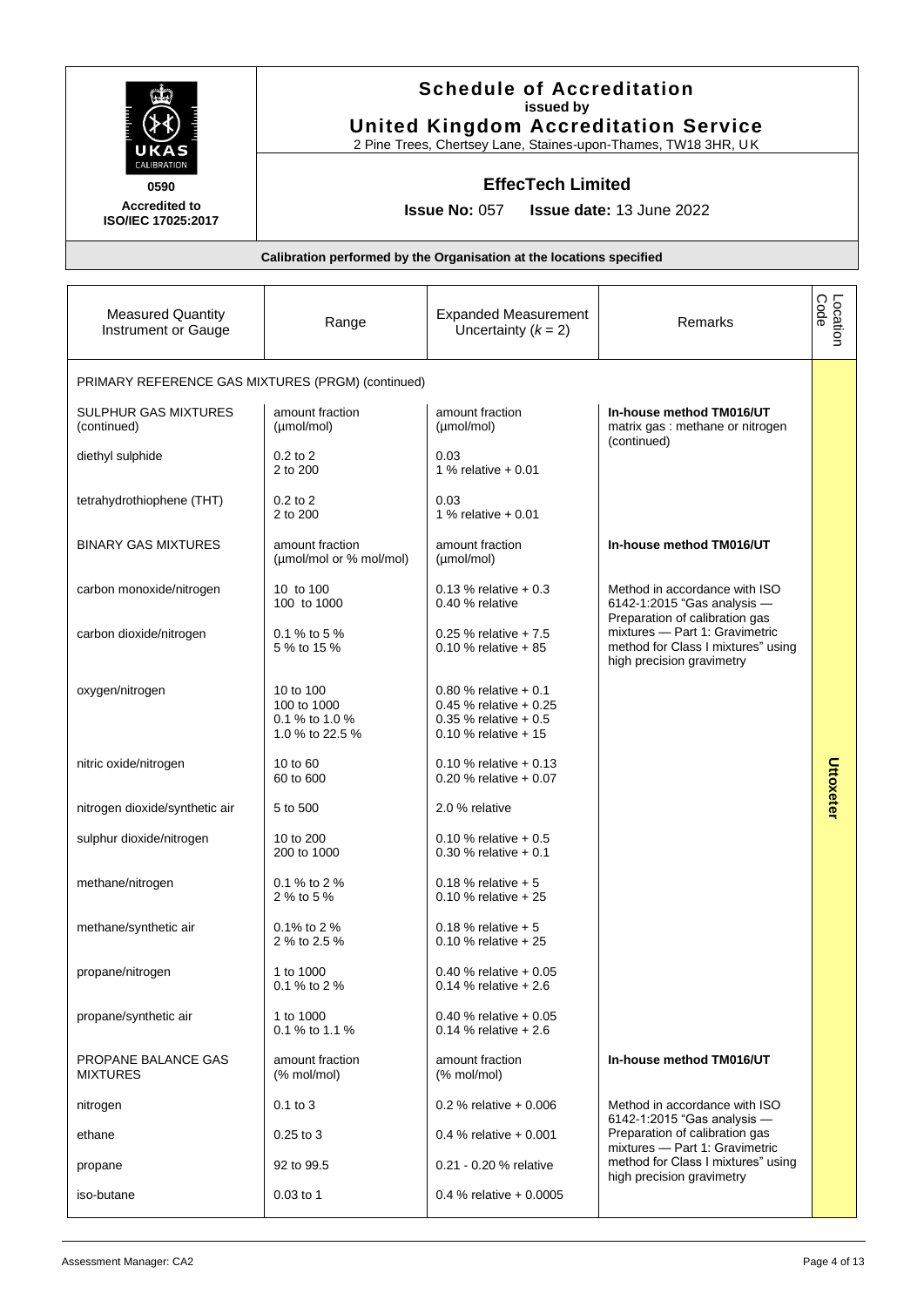|                                                                                    | <b>Schedule of Accreditation</b><br>issued by<br><b>United Kingdom Accreditation Service</b><br>2 Pine Trees, Chertsey Lane, Staines-upon-Thames, TW18 3HR, UK |                                                                      |                                                                    |                  |
|------------------------------------------------------------------------------------|----------------------------------------------------------------------------------------------------------------------------------------------------------------|----------------------------------------------------------------------|--------------------------------------------------------------------|------------------|
| 0590                                                                               | <b>EffecTech Limited</b>                                                                                                                                       |                                                                      |                                                                    |                  |
| <b>Accredited to</b><br>ISO/IEC 17025:2017                                         |                                                                                                                                                                | <b>Issue No: 057</b>                                                 | <b>Issue date: 13 June 2022</b>                                    |                  |
|                                                                                    |                                                                                                                                                                | Calibration performed by the Organisation at the locations specified |                                                                    |                  |
| <b>Measured Quantity</b><br>Instrument or Gauge                                    | Range                                                                                                                                                          | <b>Expanded Measurement</b><br>Uncertainty $(k = 2)$                 | Remarks                                                            | Location<br>Code |
| PRIMARY REFERENCE GAS MIXTURES (PRGM) (continued)                                  |                                                                                                                                                                |                                                                      |                                                                    |                  |
| PROPANE BALANCE GAS<br>MIXTURES (continued)                                        | amount fraction<br>(% mol/mol)                                                                                                                                 | amount fraction<br>(% mol/mol)                                       | In-house method TM016/UT<br>(continued)                            |                  |
| n-butane                                                                           | $0.03$ to 1                                                                                                                                                    | $0.4\%$ relative $+0.0005$                                           |                                                                    |                  |
| iso-pentane                                                                        | 0.02 to 0.08                                                                                                                                                   | 0.9 % relative                                                       |                                                                    |                  |
| n-pentane                                                                          | 0.02 to 0.08                                                                                                                                                   | 0.9 % relative                                                       |                                                                    |                  |
| CALIBRATED GAS MIXTURES (CGM)<br>Calibration of synthetic gas mixtures by analysis |                                                                                                                                                                |                                                                      |                                                                    |                  |
| SYNTHETIC NATURAL GAS<br><b>MIXTURES</b>                                           | amount fraction<br>(% mol/mol)                                                                                                                                 | amount fraction<br>(% mol/mol)                                       | In-house method TM001/UT                                           |                  |
| nitrogen                                                                           | 0.1 to 22                                                                                                                                                      | $0.25$ % relative + 0.0005                                           | Calibration of gas mixtures by<br>ISO 6143:2001 using gas          |                  |
| carbon dioxide                                                                     | 0.05 to 15                                                                                                                                                     | $0.18$ % relative + 0.0001                                           | chromatography with thermal<br>conductivity detection (GC-TCD)     |                  |
| methane                                                                            | 34 to 100                                                                                                                                                      | 0.11 - 0.10 % relative                                               |                                                                    |                  |
| ethane                                                                             | 0.1 to 35                                                                                                                                                      | 0.25 % relative                                                      |                                                                    |                  |
| propane                                                                            | 0.05 to 0.12<br>0.12 to 15                                                                                                                                     | 0.00035<br>0.3 % relative                                            |                                                                    | Uttoxeter        |
| iso-butane                                                                         | 0.01 to 0.15<br>$0.15$ to $2$                                                                                                                                  | 0.00045<br>0.3 % relative                                            |                                                                    |                  |
| n-butane                                                                           | 0.01 to 0.15<br>$0.15$ to $2$                                                                                                                                  | 0.00045<br>0.3 % relative                                            |                                                                    |                  |
| neo-pentane                                                                        | 0.002 to 0.35                                                                                                                                                  | 0.7 % relative $+0.0001$                                             |                                                                    |                  |
| iso-pentane                                                                        | 0.005 to 0.35                                                                                                                                                  | $0.5$ % relative + 0.0001                                            |                                                                    |                  |
| n-pentane                                                                          | 0.005 to 0.35                                                                                                                                                  | $0.5$ % relative + 0.0001                                            |                                                                    |                  |
| n-hexane                                                                           | 0.001 to 0.35                                                                                                                                                  | 1.0 % relative $+0.0001$                                             | Calibration of gas mixtures using<br>gas chromatography with flame |                  |
| 2-methylpentane                                                                    | 0.001 to 0.35                                                                                                                                                  | 1.3 % relative $+0.00005$                                            | ionisation detection (GC-FID)                                      |                  |
| 3-methylpentane                                                                    | 0.001 to 0.35                                                                                                                                                  | 1.3 % relative + 0.00005                                             |                                                                    |                  |
| 2,2-dimethylbutane                                                                 | 0.001 to 0.35                                                                                                                                                  | 1.3 % relative $+0.00005$                                            |                                                                    |                  |
| benzene                                                                            | 0.001 to 0.2                                                                                                                                                   | 1.3 % relative $+0.00005$                                            |                                                                    |                  |
| cyclohexane                                                                        | 0.001 to 0.2                                                                                                                                                   | 1.3 % relative $+0.00005$                                            |                                                                    |                  |
| n-heptane                                                                          | 0.001 to 0.2                                                                                                                                                   | 1.3 % relative $+0.00005$                                            |                                                                    |                  |
|                                                                                    |                                                                                                                                                                |                                                                      |                                                                    |                  |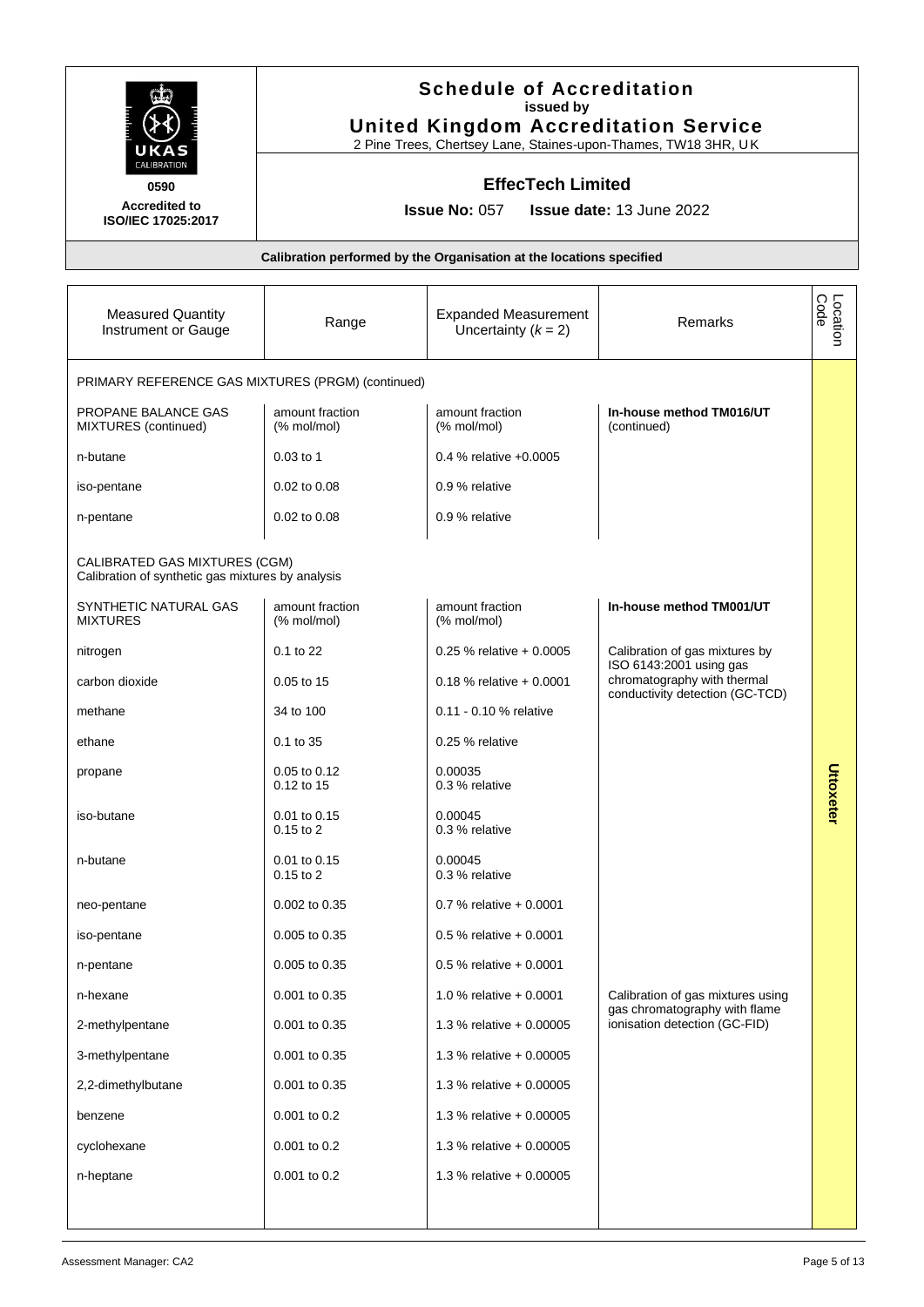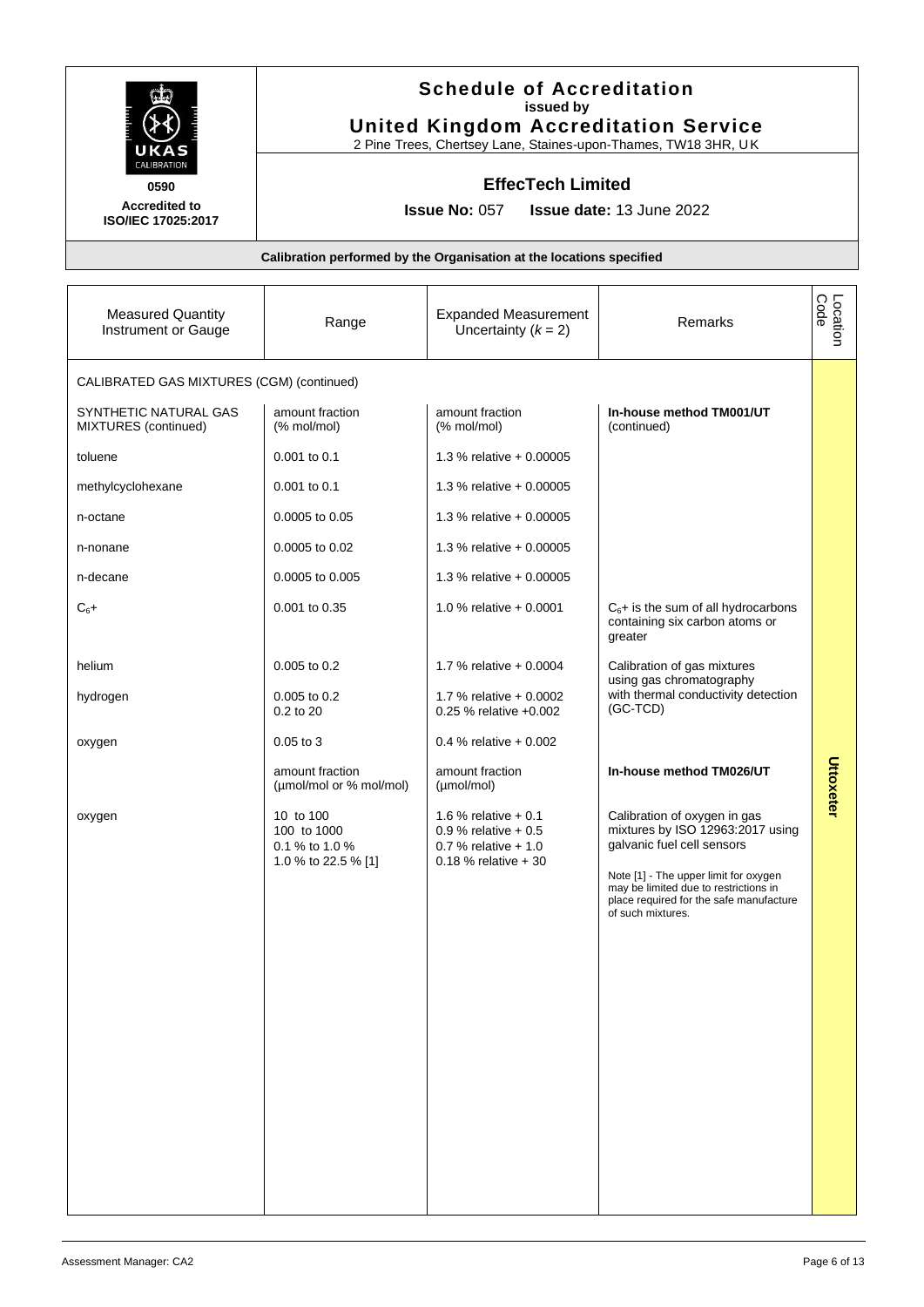|                                                                                                                                            |                                                                                                                                            | <b>Schedule of Accreditation</b><br>issued by<br><b>United Kingdom Accreditation Service</b><br>2 Pine Trees, Chertsey Lane, Staines-upon-Thames, TW18 3HR, UK |                                                                                                                                                                      |                  |
|--------------------------------------------------------------------------------------------------------------------------------------------|--------------------------------------------------------------------------------------------------------------------------------------------|----------------------------------------------------------------------------------------------------------------------------------------------------------------|----------------------------------------------------------------------------------------------------------------------------------------------------------------------|------------------|
| CALIBRATION                                                                                                                                |                                                                                                                                            | <b>EffecTech Limited</b>                                                                                                                                       |                                                                                                                                                                      |                  |
| 0590<br><b>Accredited to</b><br>ISO/IEC 17025:2017                                                                                         |                                                                                                                                            | <b>Issue No: 057</b>                                                                                                                                           | <b>Issue date: 13 June 2022</b>                                                                                                                                      |                  |
|                                                                                                                                            |                                                                                                                                            | Calibration performed by the Organisation at the locations specified                                                                                           |                                                                                                                                                                      |                  |
| <b>Measured Quantity</b><br>Instrument or Gauge                                                                                            | Range                                                                                                                                      | <b>Expanded Measurement</b><br>Uncertainty $(k = 2)$                                                                                                           | Remarks                                                                                                                                                              | Location<br>Code |
| <b>GAS MIXTURE PROPERTIES</b><br>Calculated values from composition                                                                        |                                                                                                                                            |                                                                                                                                                                |                                                                                                                                                                      |                  |
| superior calorific value<br>molar basis (kJ.mol <sup>-1</sup> )<br>mass basis (MJ.kg <sup>-1</sup> )<br>volume basis (MJ.m <sup>-3</sup> ) | Calculations are restricted<br>to gas mixtures with<br>amount fraction<br>$%$ mol/mol)                                                     | 0.1 % relative<br>0.1 % relative<br>0.1 % relative                                                                                                             | Values calculated according to<br>ISO 6976:1995 (including<br>amendment No 1, May 1998) on a<br>real or ideal gas basis assuming<br>mixture is dry (free from water) |                  |
| inferior calorific value<br>molar basis (kJ.mol <sup>-1</sup> )<br>mass basis (MJ.kg <sup>-1</sup> )<br>volume basis (MJ.m <sup>-3</sup> ) | < 30<br>nitrogen<br>carbon dioxide<br>< 15<br>< 15<br>ethane<br>< 5<br>other components<br>methane<br>no restriction                       | 0.1 % relative<br>0.1 % relative<br>0.1 % relative                                                                                                             | Combustion properties can be<br>expressed in units of the Joule (J)<br>or in kilowatt hours (kWh)                                                                    |                  |
| relative density<br>density (kg.m <sup>-3</sup> )                                                                                          |                                                                                                                                            | 0.1 % relative<br>0.1 % relative                                                                                                                               |                                                                                                                                                                      |                  |
| superior Wobbe index (MJ.m <sup>-3</sup> )<br>inferior Wobbe index (MJ.m <sup>-3</sup> )                                                   |                                                                                                                                            | 0.1 % relative<br>0.1 % relative                                                                                                                               |                                                                                                                                                                      |                  |
| molar mass (kg.kmol <sup>-1</sup> )<br>compression factor                                                                                  |                                                                                                                                            | 0.1 % relative<br>0.1 % relative                                                                                                                               |                                                                                                                                                                      |                  |
| gross calorific value<br>molar basis (kJ.mol <sup>-1</sup> )<br>mass basis (MJ.kg <sup>-1</sup> )<br>volume basis (MJ.m <sup>-3</sup> )    | Calculations are<br>applicable to any gaseous<br>natural gas, natural gas<br>substitute, or other<br>combustible fuel, except              | $1.0 \text{ kJ}$ .mol <sup>-1</sup><br>$0.025$ MJ.kg $^{-1}$<br>$0.040$ MJ.m <sup>-3</sup>                                                                     | Values calculated according to<br>ISO 6976:2016 on a real or ideal<br>gas basis assuming mixture is dry<br>(free from water)                                         | c                |
| net calorific value<br>molar basis (kJ.mol-1)<br>mass basis $(MJ.kg^{-1})$<br>volume basis (MJ.m <sup>-3</sup> )                           | that for properties on a<br>volume basis, where the<br>method is restricted only<br>to gas mixtures for which<br>the compression factor is | $0.9$ kJ.mol <sup>-1</sup><br>$0.023$ MJ.kg <sup>-1</sup><br>$0.037$ MJ.m <sup>-3</sup>                                                                        | Combustion properties can be<br>expressed in units of the Joule (J)<br>or in kilowatt hours (kWh)                                                                    | <b>Ittoxeter</b> |
| relative density<br>density ( $kg.m^{-3}$ )                                                                                                | greater than 0.9                                                                                                                           | 0.0006<br>0.0008 kg.m <sup>-3</sup>                                                                                                                            |                                                                                                                                                                      |                  |
| gross Wobbe index (MJ.m <sup>-3</sup> )<br>net Wobbe index (MJ.m <sup>-3</sup> )                                                           |                                                                                                                                            | $0.032$ MJ.m <sup>-3</sup><br>$0.030$ MJ.m <sup>-3</sup>                                                                                                       |                                                                                                                                                                      |                  |
| molar mass (kg.kmol <sup>-1</sup> )<br>compression factor                                                                                  |                                                                                                                                            | $0.017$ kg.kmol <sup>-1</sup><br>0.0001                                                                                                                        |                                                                                                                                                                      |                  |
| gross heating value<br>net heating value<br>relative density<br>compressibility factor                                                     | There are no composition<br>or property-related<br>restrictions on the method<br>specified                                                 | 0.1 % relative<br>0.1 % relative<br>0.1 % relative<br>0.1 % relative                                                                                           | Calculated values according to<br>methods given in GPA 2172-09<br>(2009) using data tables from<br>GPA 2145-09                                                       |                  |
| gross heating value<br>net heating value<br>relative density<br>density<br>compressibility factor                                          | There are no composition<br>or property-related<br>restrictions on the method<br>specified                                                 | 0.1 % relative<br>0.1 % relative<br>0.1 % relative<br>0.1 % relative<br>0.1 % relative                                                                         | Calculated values according to<br>methods given in ASTM D3588-98<br>(2011) using data tables from<br>GPA 2145-09                                                     |                  |
|                                                                                                                                            |                                                                                                                                            |                                                                                                                                                                |                                                                                                                                                                      |                  |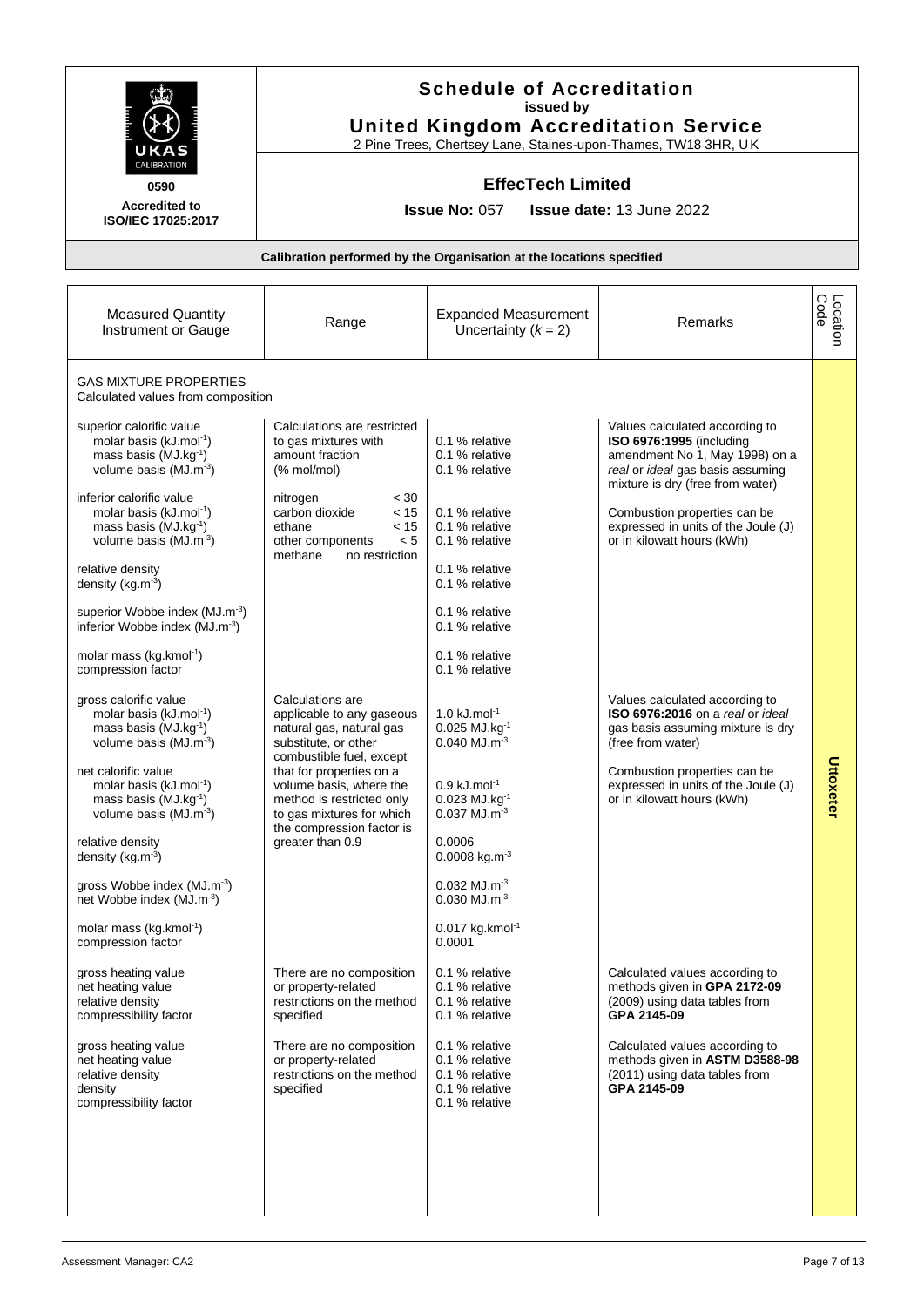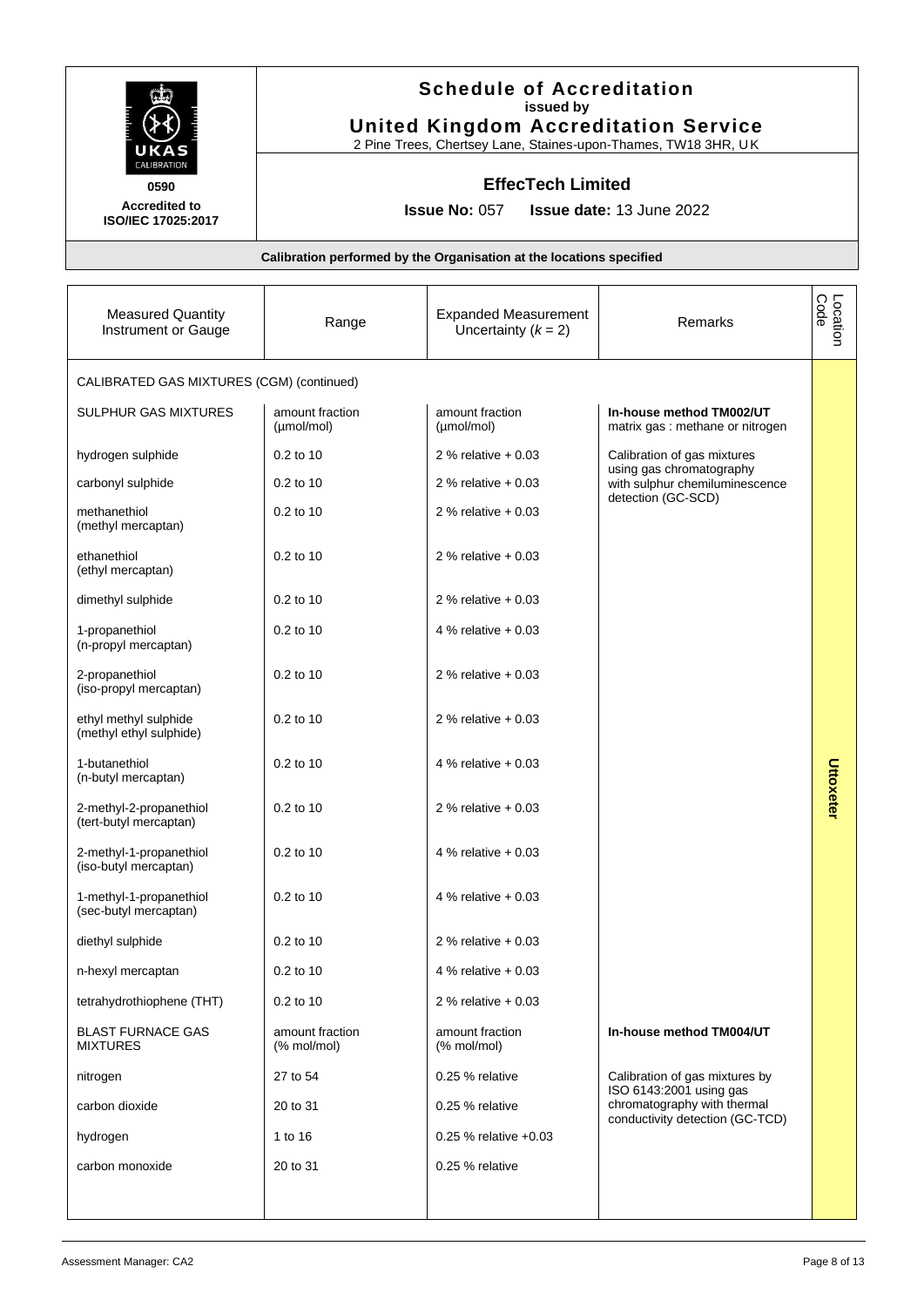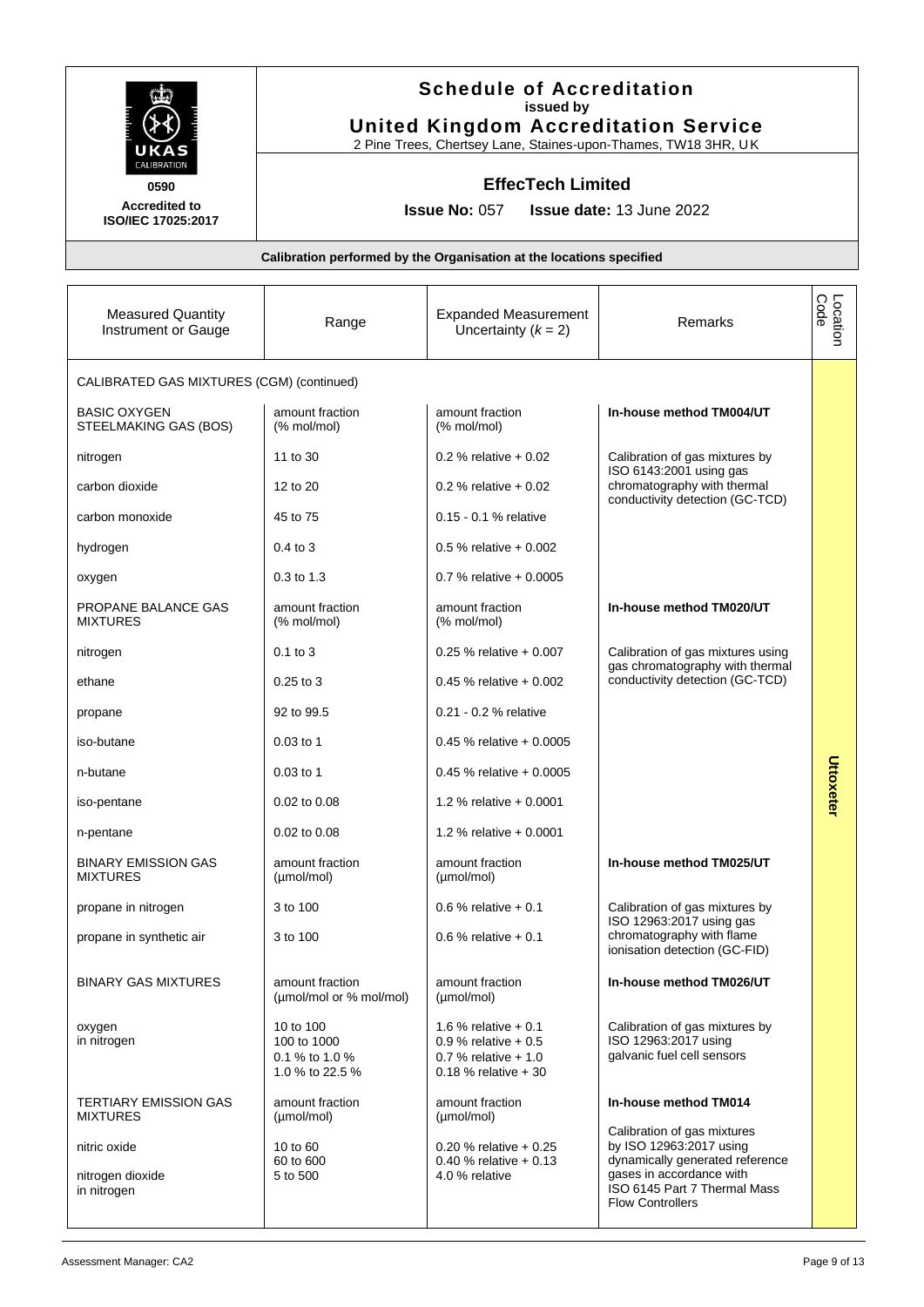|                                                                                                       |                                           | <b>Schedule of Accreditation</b><br>issued by<br><b>United Kingdom Accreditation Service</b><br>2 Pine Trees, Chertsey Lane, Staines-upon-Thames, TW18 3HR, UK |                                                                                                                        |                  |
|-------------------------------------------------------------------------------------------------------|-------------------------------------------|----------------------------------------------------------------------------------------------------------------------------------------------------------------|------------------------------------------------------------------------------------------------------------------------|------------------|
| CALIBRATION<br>0590<br><b>Accredited to</b><br>ISO/IEC 17025:2017                                     |                                           | <b>EffecTech Limited</b><br><b>Issue No: 057</b>                                                                                                               | Issue date: 13 June 2022                                                                                               |                  |
|                                                                                                       |                                           | Calibration performed by the Organisation at the locations specified                                                                                           |                                                                                                                        |                  |
| <b>Measured Quantity</b><br>Instrument or Gauge                                                       | Range                                     | <b>Expanded Measurement</b><br>Uncertainty $(k = 2)$                                                                                                           | Remarks                                                                                                                | Location<br>Code |
| CALIBRATED GAS MIXTURES (CGM) (continued)                                                             |                                           |                                                                                                                                                                |                                                                                                                        |                  |
| <b>BINARY EMISSION GAS</b><br><b>MIXTURES</b>                                                         | amount fraction<br>(µmol/mol or %mol/mol) | amount fraction<br>(µmol/mol)                                                                                                                                  | In-house method TM014                                                                                                  |                  |
| carbon monoxide<br>in nitrogen or synthetic air                                                       | 10 to 100<br>100 to 1000                  | $0.25$ % relative + 0.55<br>0.80 % relative                                                                                                                    | Calibration of gas mixtures<br>by ISO 12963:2017 using                                                                 |                  |
| nitric oxide<br>in nitrogen                                                                           | $10$ to $60$<br>60 to 600                 | 0.20 % relative $+0.25$<br>0.40 % relative $+0.13$                                                                                                             | dynamically generated reference<br>gases in accordance with<br>ISO 6145 Part 7 Thermal Mass<br><b>Flow Controllers</b> |                  |
| nitrogen dioxide<br>in synthetic air                                                                  | 5 to 500                                  | 4.0 % relative                                                                                                                                                 |                                                                                                                        | Uttoxeter        |
| sulphur dioxide<br>in nitrogen or synthetic air                                                       | 10 to 200<br>200 to 1000                  | 0.17 % relative $+1.0$<br>0.60 % relative $+0.12$                                                                                                              |                                                                                                                        |                  |
| carbon dioxide<br>in nitrogen or synthetic air                                                        | 0.1 % to 5 %<br>5 % to 15 %               | 0.50 % relative $+15$<br>0.20 % relative $+170$                                                                                                                |                                                                                                                        |                  |
| oxygen<br>in nitrogen                                                                                 | 0.5 % to 3 %<br>3 % to 25 %               | 0.50 % relative $+85$<br>0.40 % relative $+100$                                                                                                                |                                                                                                                        |                  |
| methane<br>in nitrogen                                                                                | 0.1 % to 2 %<br>2 % to 5 %                | $0.35$ % relative + 10<br>0.15 % relative $+50$                                                                                                                |                                                                                                                        |                  |
| methane<br>in synthetic air                                                                           | 0.1 % to 2 %<br>2 % to 2.5 %              | $0.35$ % relative + 10<br>$0.15$ % relative $+50$                                                                                                              |                                                                                                                        |                  |
| LIQUEFIED NATURAL GAS (LNG) ANALYSERS<br>Calibration of LNG analysers using reference liquid mixtures |                                           |                                                                                                                                                                |                                                                                                                        |                  |
| <b>LNG ANALYSERS</b>                                                                                  | amount fraction<br>(% mol/mol)            | amount fraction<br>$%$ mol/mol)                                                                                                                                | In-house method TM024/UT                                                                                               |                  |
| nitrogen                                                                                              | 0.1 to 1.8                                | 0.10 % relative $+0.0065$                                                                                                                                      | Calibration of analysers used for<br>direct measurement of liquefied                                                   |                  |
| methane                                                                                               | 79 to 100                                 | 0.035                                                                                                                                                          | natural gas (LNG) using<br>cryogenically prepared reference                                                            |                  |
| ethane                                                                                                | $0.1$ to $4$<br>4 to 14                   | $0.30$ % relative + 0.001<br>$0.05$ % relative + 0.01                                                                                                          | liquid mixures                                                                                                         | Uttoxeter        |
| propane                                                                                               | $0.1$ to 4                                | $0.15$ % relative + 0.0015                                                                                                                                     |                                                                                                                        |                  |
| iso-butane                                                                                            | $0.02$ to 1.3                             | $0.25$ % relative + 0.001                                                                                                                                      |                                                                                                                        |                  |
| n-butane                                                                                              | 0.02 to 1.3                               | $0.25$ % relative + 0.001                                                                                                                                      |                                                                                                                        |                  |
| iso-pentane                                                                                           | 0.01 to 0.16                              | 0.50 % relative $+0.0002$                                                                                                                                      |                                                                                                                        |                  |
| n-pentane                                                                                             | 0.01 to 0.16                              | 0.50 % relative $+0.0002$                                                                                                                                      |                                                                                                                        |                  |
|                                                                                                       |                                           |                                                                                                                                                                |                                                                                                                        |                  |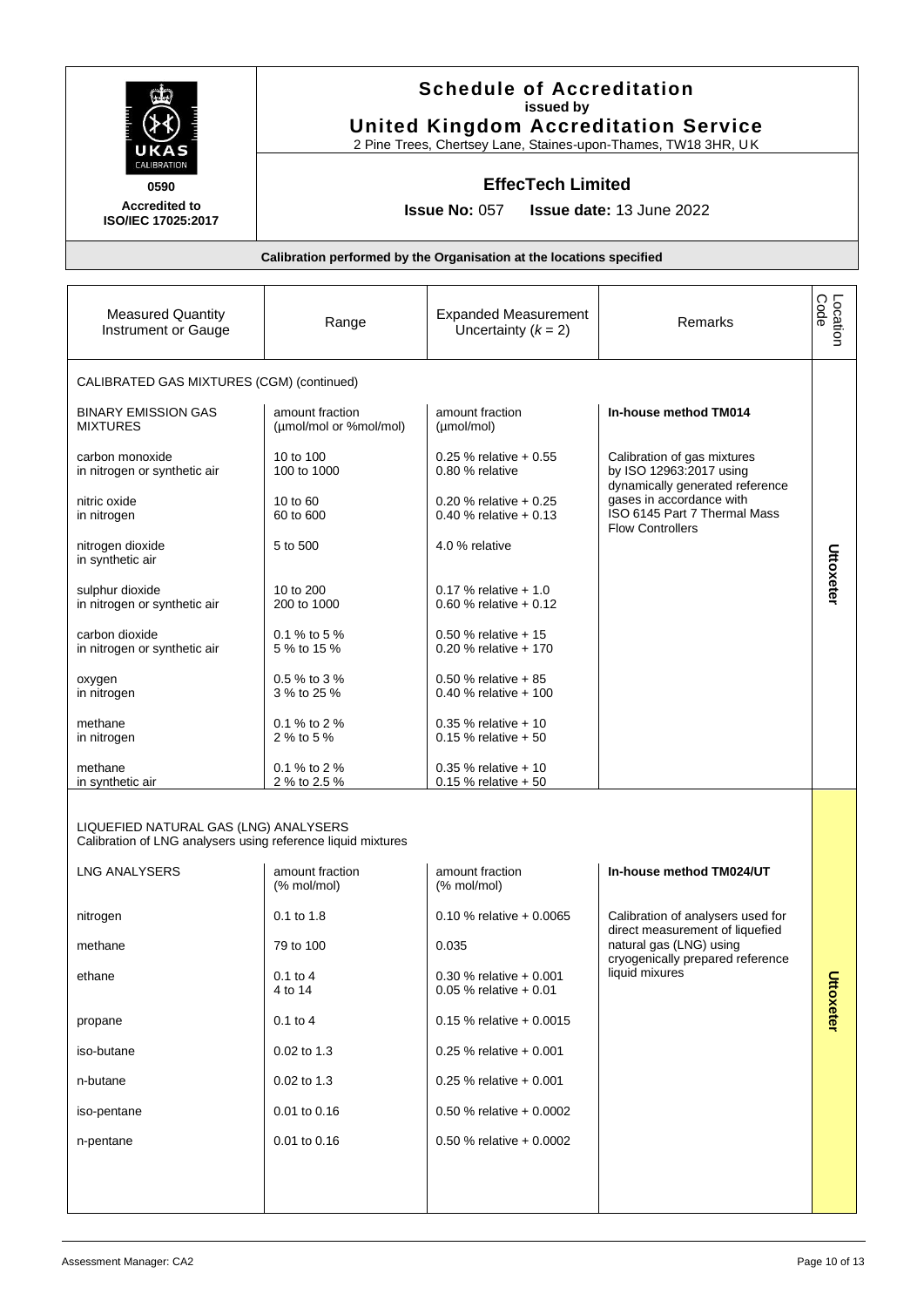|                                                                                   |                                   | <b>Schedule of Accreditation</b><br>issued by<br><b>United Kingdom Accreditation Service</b><br>2 Pine Trees, Chertsey Lane, Staines-upon-Thames, TW18 3HR, UK |                                                                  |                  |
|-----------------------------------------------------------------------------------|-----------------------------------|----------------------------------------------------------------------------------------------------------------------------------------------------------------|------------------------------------------------------------------|------------------|
| CALIBRATION                                                                       |                                   | <b>EffecTech Limited</b>                                                                                                                                       |                                                                  |                  |
| 0590<br><b>Accredited to</b>                                                      |                                   | <b>Issue No: 057</b>                                                                                                                                           | <b>Issue date: 13 June 2022</b>                                  |                  |
| ISO/IEC 17025:2017                                                                |                                   |                                                                                                                                                                |                                                                  |                  |
|                                                                                   |                                   | Calibration performed by the Organisation at the locations specified                                                                                           |                                                                  |                  |
| <b>Measured Quantity</b><br>Instrument or Gauge                                   | Range                             | <b>Expanded Measurement</b><br>Uncertainty $(k = 2)$                                                                                                           | Remarks                                                          | Location<br>Code |
| <b>GAS ANALYSERS</b><br>Calibration of gas analysers using reference gas mixtures |                                   |                                                                                                                                                                |                                                                  |                  |
| NATURAL GAS ANALYSERS                                                             | amount fraction<br>(% mol/mol)    | amount fraction<br>(% mol/mol)                                                                                                                                 | In-house method TM003                                            |                  |
| nitrogen                                                                          | $0.1$ to $22$                     | $0.25$ % relative + 0.0005                                                                                                                                     | Calibration of gas analysers used<br>for natural gas analysis in |                  |
| carbon dioxide                                                                    | 0.05 to 15                        | $0.18$ % relative + 0.0001                                                                                                                                     | accordance with ISO 10723:2012                                   |                  |
| methane                                                                           | 34 to 100                         | 0.07                                                                                                                                                           |                                                                  |                  |
| ethane                                                                            | 0.1 to 23                         | 0.25 % relative                                                                                                                                                |                                                                  |                  |
| propane                                                                           | 0.05 to 10                        | 0.3 % relative                                                                                                                                                 |                                                                  |                  |
| iso-butane                                                                        | 0.01 to 0.15<br>$0.15$ to $2$     | 0.00045<br>0.3 % relative                                                                                                                                      |                                                                  |                  |
| n-butane                                                                          | $0.01$ to $0.15$<br>$0.15$ to $2$ | 0.00045<br>0.3 % relative                                                                                                                                      |                                                                  |                  |
| neo-pentane                                                                       | 0.005 to 0.35                     | 0.7 % relative $+0.0001$                                                                                                                                       |                                                                  |                  |
| iso-pentane                                                                       | 0.005 to 0.35                     | $0.5\%$ relative + 0.0001                                                                                                                                      |                                                                  | Custo            |
| n-pentane                                                                         | $0.005$ to $0.35$                 | $0.5\%$ relative + 0.0001                                                                                                                                      |                                                                  | mers'            |
| n-hexane                                                                          | 0.001 to 0.35                     | 1.0 % relative $+0.0001$                                                                                                                                       |                                                                  |                  |
| n-heptane                                                                         | 0.001 to 0.20                     | 1.3 % relative $+0.00005$                                                                                                                                      |                                                                  | sites            |
| n-octane                                                                          | 0.0005 to 0.05                    | 1.3 % relative + 0.00005                                                                                                                                       |                                                                  |                  |
| n-nonane                                                                          | 0.0005 to 0.02                    | 1.3 % relative + 0.00005                                                                                                                                       |                                                                  |                  |
| n-decane                                                                          | 0.0005 to 0.005                   | 1.3 % relative + 0.00005                                                                                                                                       |                                                                  |                  |
| OTHER FUEL GAS<br>ANALYSERS                                                       | amount fraction<br>(% mol/mol)    | amount fraction<br>(% mol/mol)                                                                                                                                 | In-house method TM006                                            |                  |
| $C_1 - C_3$                                                                       | 0.0008 to 100                     | amount fractions from<br>1 % to 100 %                                                                                                                          | Calibration of gas analysers<br>based on ISO 10723:2012          |                  |
| $C_4$                                                                             | 0.001 to 50                       | $\pm$ 0.5 % relative                                                                                                                                           |                                                                  |                  |
| C <sub>5</sub>                                                                    | 0.001 to 9                        | amount fractions from<br>0.1 % to 1 %                                                                                                                          |                                                                  |                  |
| C٬                                                                                | 0.001 to 1.5                      | $± 1$ % relative                                                                                                                                               |                                                                  |                  |
| $C_7$                                                                             | 0.001 to 0.5                      | amount fractions from<br>0.0008 % to 0.1 %                                                                                                                     |                                                                  |                  |
| $C_{8}$                                                                           | 0.001 to 0.2                      | $± 2$ % relative                                                                                                                                               |                                                                  |                  |
| C <sub>9</sub><br>$C_{10}$                                                        | $0.001$ to $0.2$<br>0.001 to 0.05 |                                                                                                                                                                |                                                                  |                  |
|                                                                                   |                                   |                                                                                                                                                                |                                                                  |                  |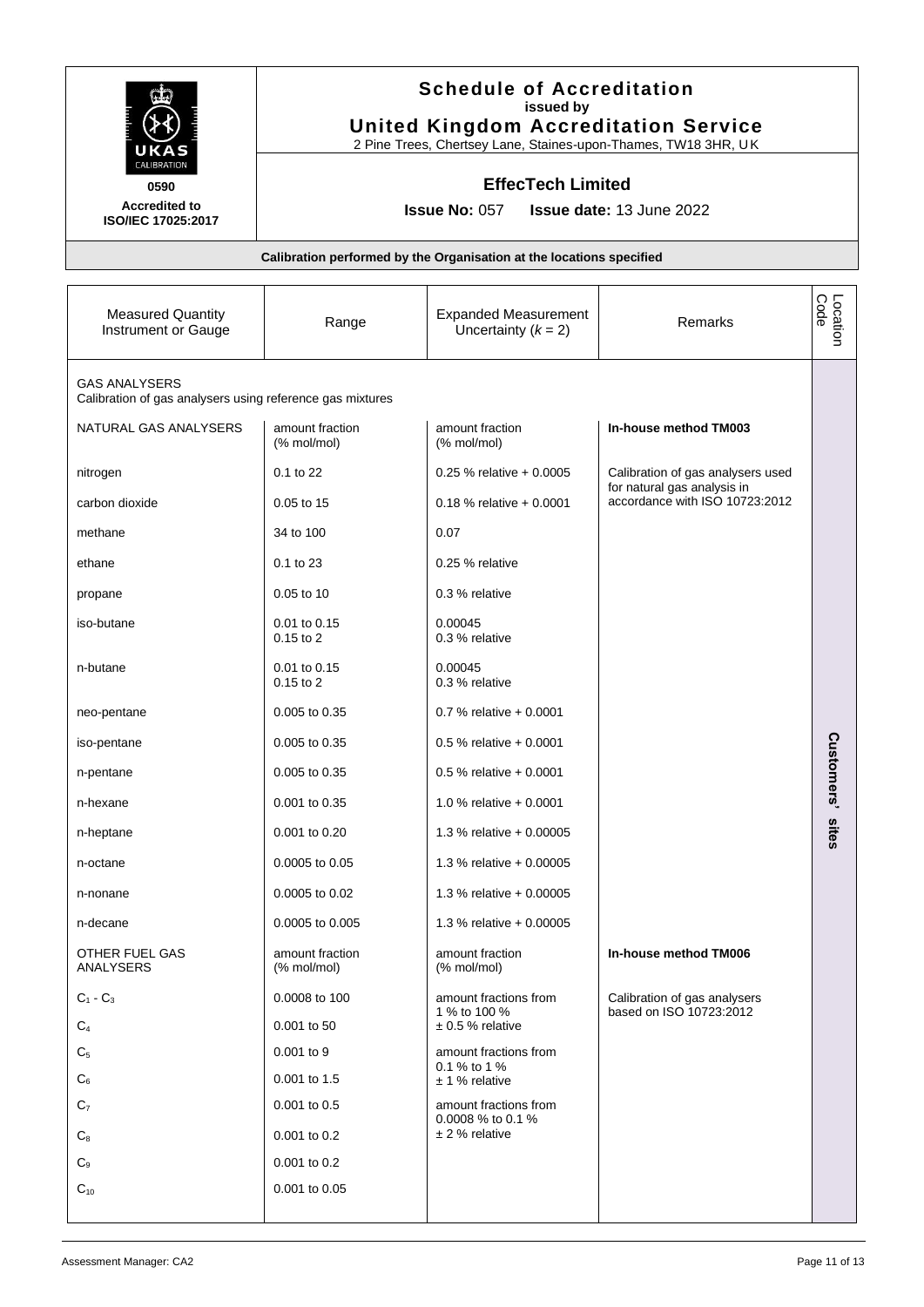| 0590<br><b>Accredited to</b><br>ISO/IEC 17025:2017                                                                                                                                                                                                              | <b>Schedule of Accreditation</b><br>issued by<br><b>United Kingdom Accreditation Service</b><br>2 Pine Trees, Chertsey Lane, Staines-upon-Thames, TW18 3HR, UK<br><b>EffecTech Limited</b><br><b>Issue No: 057</b><br>Issue date: 13 June 2022 |                                                                                                                                                                                                                                                                                       |                                      |                  |
|-----------------------------------------------------------------------------------------------------------------------------------------------------------------------------------------------------------------------------------------------------------------|------------------------------------------------------------------------------------------------------------------------------------------------------------------------------------------------------------------------------------------------|---------------------------------------------------------------------------------------------------------------------------------------------------------------------------------------------------------------------------------------------------------------------------------------|--------------------------------------|------------------|
|                                                                                                                                                                                                                                                                 |                                                                                                                                                                                                                                                | Calibration performed by the Organisation at the locations specified                                                                                                                                                                                                                  |                                      |                  |
| <b>Measured Quantity</b><br>Instrument or Gauge                                                                                                                                                                                                                 | Range                                                                                                                                                                                                                                          | <b>Expanded Measurement</b><br>Uncertainty $(k = 2)$                                                                                                                                                                                                                                  | Remarks                              | Location<br>Code |
| <b>GAS ANALYSERS (continued)</b><br>OTHER FUEL GAS<br>ANALYSERS (continued)<br>benzene<br>toluene<br>xylenes (m, p and o)<br>argon<br>carbon dioxide<br>carbon monoxide<br>helium<br>hydrogen<br>nitrogen<br>oxygen<br>OTHER GAS ANALYSERS<br>hydrogen sulphide | amount fraction<br>(% mol/mol)<br>0.001 to 1<br>0.001 to 0.4<br>0.001 to 0.1<br>0.1 to 100<br>0.03 to 100<br>0.001 to 100<br>0.1 to 100<br>0.08 to 100<br>$0.1$ to $100$<br>0.05 to 100<br>amount fraction<br>(µmol/mol)<br>1 to 10            | amount fraction<br>(% mol/mol)<br>amount fractions from<br>1 % to 100 %<br>$± 0.5 %$ relative<br>amount fractions from<br>0.1 % to 1 %<br>$± 1$ % relative<br>amount fractions from<br>0.0008 % to 0.1 %<br>$± 2$ % relative<br>amount fraction<br>(µmol/mol)<br>2 % relative $+0.03$ | In-house method TM006<br>(continued) | Customers' sites |
|                                                                                                                                                                                                                                                                 |                                                                                                                                                                                                                                                | <b>END</b>                                                                                                                                                                                                                                                                            |                                      |                  |